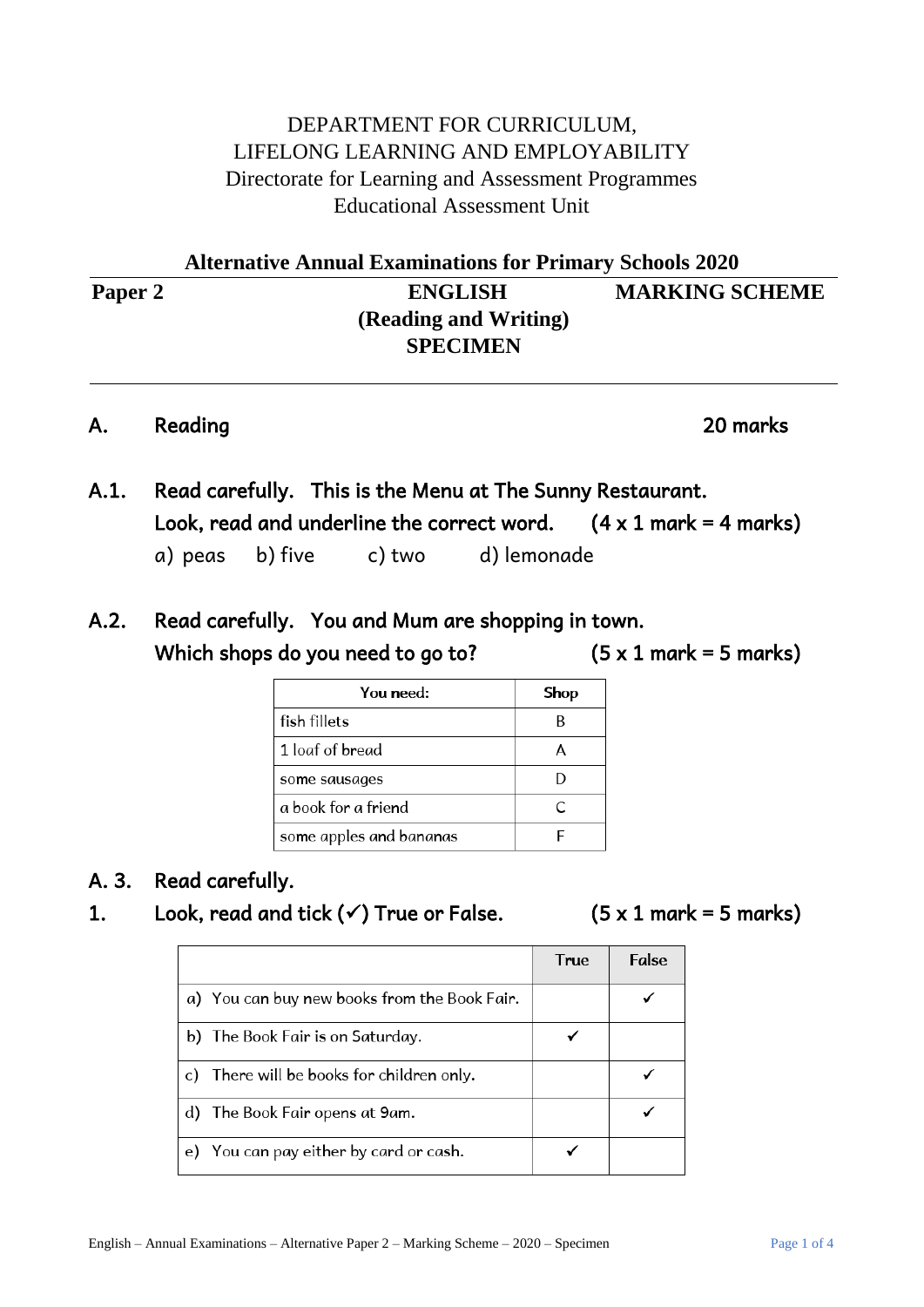2. Look at the pictures of books.  $(3 \times 1 \text{ mark} = 3 \text{ marks})$ Tick three (3) kind of books that are mentioned in the Book Fair poster. The following books should be ticked:







| Look, read and match. |                    | $(6 \times \frac{1}{2}$ mark = 3 marks) |
|-----------------------|--------------------|-----------------------------------------|
| a) name of town       | b) day of the week | c) date                                 |
| d) doors open         | e) closing time    | f) telephone number                     |

- B. Writing 40 marks
- B.1. List of 'Things to do'. (5 x 1mark = 5 marks) 1) Clean 2) Boil 3) Put 4) Sweep 5) Help

## B.2. Read and continue the Thank You notes.  $(5 \times 1 \text{ mark} = 5 \text{ marks})$ juicy – best – delicious – secret - perfect

- B.3. You write about the barbecue in your diary.  $(10 \times 1 \text{ mark} = 10 \text{ marks})$ 
	- clean/wash/scrub/wipe (accept any other suitable verb)
	- brush
	- potato
		- secret/special
	- table
	- $\cdot$  plates/dishes
	- $\cdot$  cake
	- $q = \frac{1}{2}$  great/lovely/fun/pleasant (accept any other suitable adjective)
	- . card

## If the word is misspelt, deduct  $\frac{1}{2}$  mark per word.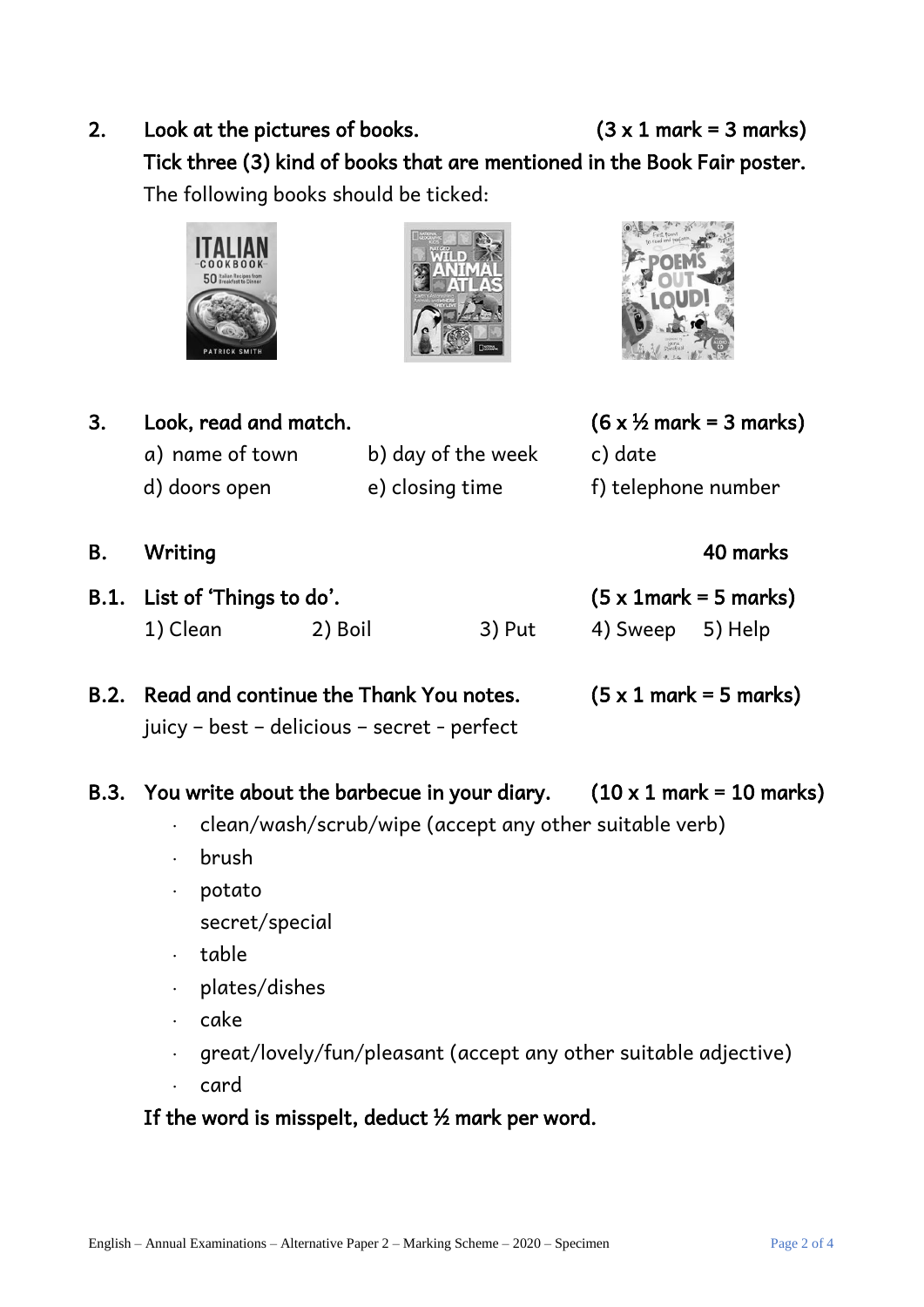## B.4. Fun & Sun Pool Club Membership Form (8 marks)

| Name:          | Accept suitable answer                                                     | $(\frac{\lambda}{2}$ mark) |
|----------------|----------------------------------------------------------------------------|----------------------------|
| Date of birth: | Accept suitable answers.                                                   | $(1$ mark)                 |
|                | (e.g. 14-6-2021 / 14 <sup>th</sup> June 2021 / 14 <sup>th</sup> June 2021) |                            |
| Age:           | Accept suitable answers (e.g. 9/nine)                                      | (A <sub>2</sub> mark)      |
| Email address: | Accept suitable answers.                                                   | $(\frac{\lambda}{m}$ ark)  |
|                | (e.g. jackmallia3@ilearn.edu.mt)                                           |                            |

Do not deduct any marks for spelling mistakes in this section.

Tick  $(\checkmark)$  ONE activity you want to do at the Club.  $(1/2)$  mark) No mark is to be awarded if more than one activity is ticked.

| Have you attended this Club before? | Yes/No |
|-------------------------------------|--------|
|-------------------------------------|--------|

Why did you choose this club?\* (1 marks)

Accept suitable answers.

What food and drink do you wish to eat while at the club?\* (1 mark)

Award 1 mark if one example of food and one example of drink is given.

Write THREE days of the week when you can attend.\* (3 marks)

Accept suitable answers.

\*Follow the grid below for any spelling mistakes:

| Up to 2 different mistakes     | deduct $\frac{1}{2}$ mark overall   |
|--------------------------------|-------------------------------------|
| Up to 4 different mistakes     | deduct 1 mark overall               |
| Up to 6 different mistakes     | deduct $1\frac{1}{2}$ marks overall |
| More than 6 different mistakes | deduct 2 marks overall              |